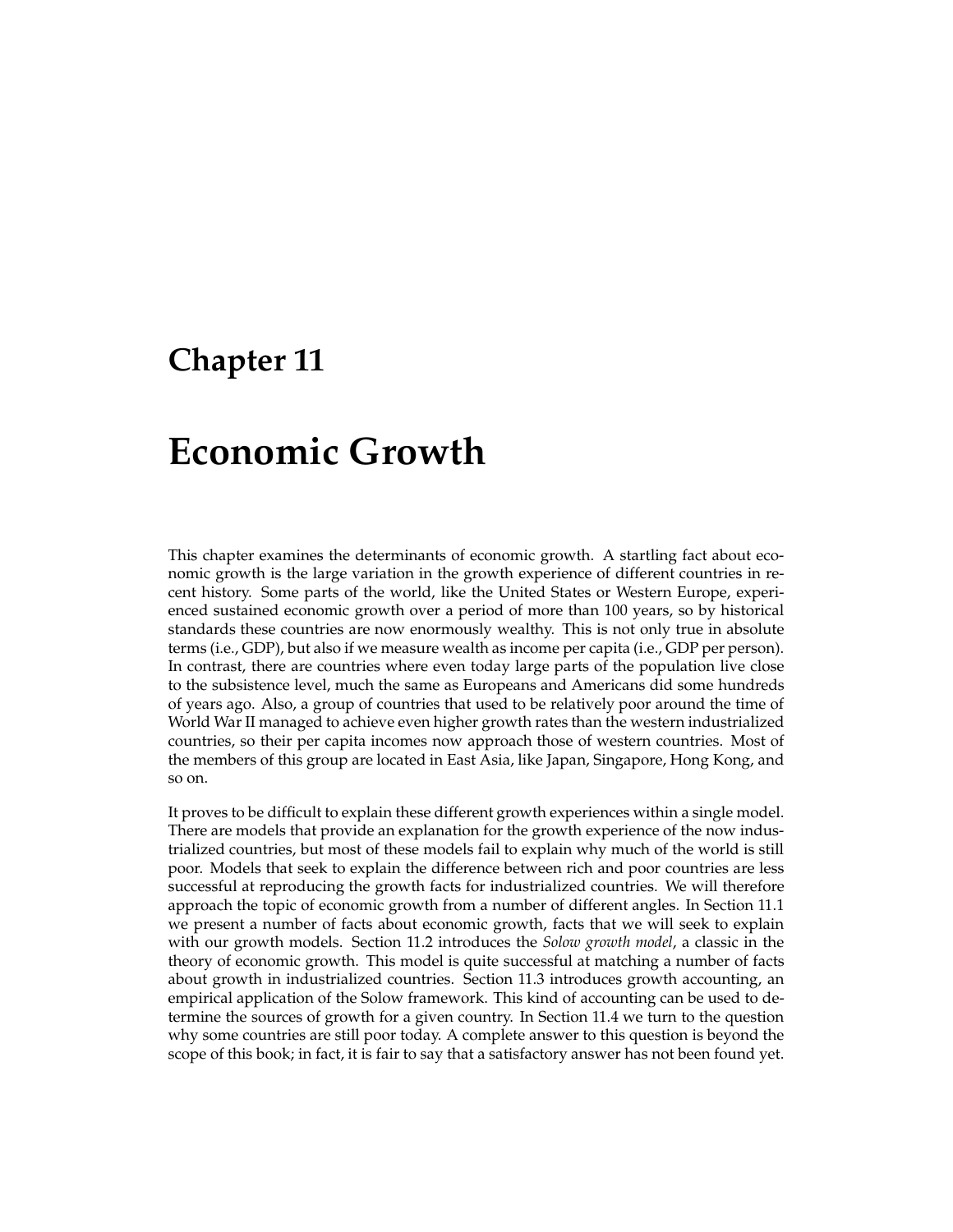Therefore we concentrate on only one important aspect of the growth experience of poor countries: the relationship between fertility, human capital, and growth.

## **11.1 Growth Facts**

If we look at the group of industrialized countries only, we can identify a number of empirical regularities in the growth process. The British economist Nicholas Kaldor summarized these regularities in a number of stylized facts. Although he did that more than 50 years ago, the Kaldor facts still provide an accurate picture of growth in industrialized countries. Kaldor's first observation was that both output per worker and capital per worker grow over time. They also grow at similar rates, so the ratio of the aggregate capital stock to output or GDP does not change much over time. The return to capital, i.e., the interest that firms have to pay if they rent capital, is almost constant over time. Finally, the *labor share* and *capital share* are almost constant. The labor share is the fraction of output that goes to workers in the form of wages; it is computed as aggregate labor income divided by GDP. Similarly, the capital share is given by aggregate payments to capital divided by GDP. Notice that the Kaldor facts hold even if we consider long periods of time. For example, the capital-output ratio and the return to capital are not much different now from what they were 100 years ago, even though output is much higher now and the goods produced and the general technology have changed completely.

In addition to the Kaldor facts, another important fact about growth in the industrialized world is the convergence of per capita GDP of different countries and regions over time. For example, the relative difference in per capita GDP between the southern and northern states in the United States has diminished greatly since the Civil War. Similarly, countries like Germany and Japan that suffered greatly from World War II have grown fast since the war, so today per capita income in the United States, Japan, and Germany are similar again.

There are no empirical regularities comparable to the Kaldor facts that apply to both industrialized and developing countries. However, we can identify some factors that distinguish countries that went through industrialization and have a high income today from countries that remained relatively poor. An explanation of the role of such factors might be an important step toward understanding the large international differences in wealth. We are going to focus on the relationship between growth and fertility. Every now industrialized country has experienced a large drop in fertility rates, a process known as the *demographic transition*. All industrialized countries have low rates of population growth. Without immigration countries like Germany and Japan would actually shrink. Two centuries ago, fertility rates were much higher, as they are in most developing countries today. Today, almost all of the growth in world population takes place in developing countries. We will come back to these observations in the section on fertility and human capital, but first we present a model that accounts for the stylized facts about growth in developed countries.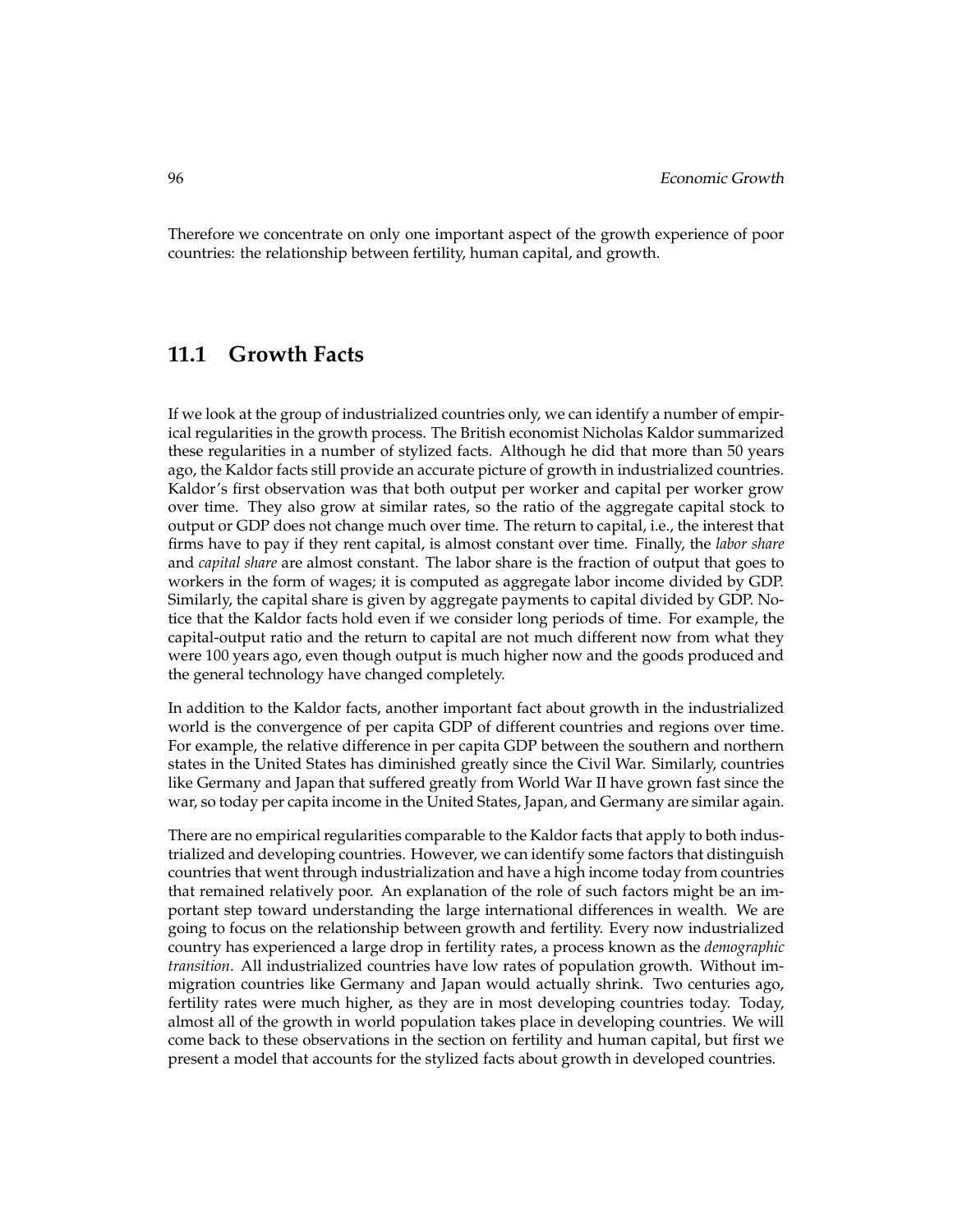## **11.2 The Solow Growth Model**

A natural starting point for a theory of growth is the *aggregate production function*, which relates the total output of a country to the country's aggregate inputs of the factors of production. Consider the neoclassical production function:

(11.1) 
$$
Y_t = (A_t L_t)^{\alpha} K_{t-1}^{1-\alpha}.
$$

We used a production function of this form already in the chapter on business cycles. Output depends on the aggregate labor input  $L_t$ , the aggregate capital input  $K_{t-1}$ , and a productivity parameter  $A_t$ . Of course, it is a simplification to consider only three determinants of output. We could include other factors like land or environmental quality, and our factors could be further subdivided, for example by distinguishing labor of different quality. It turns out, however, that a production function of the simple form in equation (11.1) is all we need to match the stylized facts of economic growth. The production function equation (11.1) exhibits constant returns to scale, which means that if we double both inputs, output also doubles. Our choice of a constant-returns-to-scale production function is not by accident: most results in this section hinge on this assumption.

Equation (11.1) indicates the potential sources of growth in output  $Y_t$ . Either the inputs  $L_t$  and  $K_{t-1}$  must grow, or productivity  $A_t$  must grow. If we want to explain economic growth, we need a theory that explains how the population (i.e., labor), the capital stock, and productivity change over time. The best approach would be to write down a model where the decisions of firms and households determine the changes in all these variables. The consumers would make decisions about savings and the number of children they want to have, which would explain growth in capital and population. Firms would engage in research and development, which would yield a theory of productivity growth. However, doing all those things at the same time results in a rather complicated model.

The model that we are going to present takes a simpler approach. Growth in productivity and population is assumed to be exogenous and constant. This allows us to concentrate on the accumulation of capital over time. Moreover, instead of modeling the savings decision explicitly, we assume that consumers invest a fixed fraction of output every period. Although these are quite radical simplifications, it turns out that the model is rather successful in explaining the stylized facts of economic growth in industrialized countries. It would be possible to write down a model with optimizing consumers that reaches the same conclusions. In fact, we wrote down that model already: the real business cycle model that we discussed in Chapter 9 used a neoclassical production function, and the optimal decision of the consumers was to invest a fixed fraction of their output in new capital. To keep the presentation simple, we will not go through individual optimization problems; instead, we will assume that it is optimal to save a fixed fraction of output. There are a number of names for the model. It is either referred to as the *Solow model* after its inventor Robert Solow, or as the *neoclassical growth model* after the neoclassical production function it uses, or as the *exogenous growth model* after the fact that there is no direct explanation for productivity growth.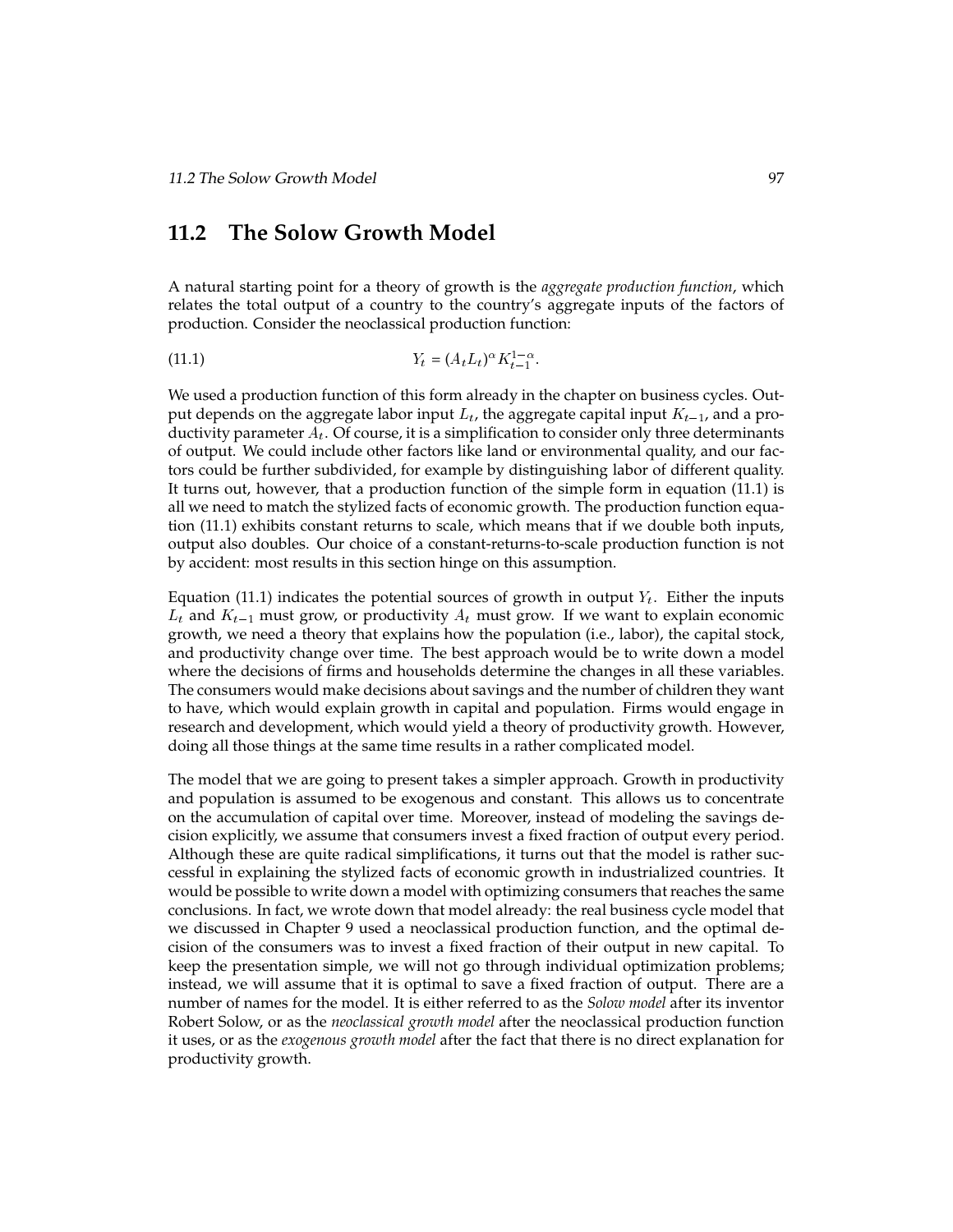The *law of motion* for a variable describes how the variable evolves over time. In the Solow model, the law of motion for capital is:

(11.2) 
$$
K_t = (1 - \delta)K_{t-1} + I_t,
$$

where  $I_t$  is investment and  $\delta$  is the depreciation rate, which is between zero and one. We assume that investment is a fixed fraction  $0 < s < 1$  of output:

$$
I_t = sY_t = s(A_t L_t)^\alpha K_{t-1}^{1-\alpha}.
$$

Productivity and labor grow at fixed rates  $\mu$  and  $\gamma$ :

$$
A_{t+1} = (1 + \mu)A_t, \text{ and:}
$$
  

$$
L_{t+1} = (1 + \gamma)L_t.
$$

We now have to find out how the economy develops, starting from any initial level of capital  $K_0$ , and then check whether the model is in line with the stylized facts of economic growth in industrialized countries.

We assume that there is a competitive firm operating the production technology. We can check one of the stylized facts, constant labor and capital share, just by solving the firm's problem. The profit maximization problem of the firm is:

$$
\max_{L_t, K_{t-1}} \left\{ (A_t L_t)^{\alpha} K_{t-1}^{1-\alpha} - w_t L_t - r_t K_{t-1} \right\}.
$$

The first-order conditions with respect to labor and capital yield formulas for wage and interest:

(11.3) 
$$
w_t = \alpha A_t^{\alpha} L_t^{\alpha - 1} K_{t-1}^{1 - \alpha}, \text{ and:}
$$

(11.4) 
$$
r_t = (1 - \alpha)(A_t L_t)^{\alpha} K_{t-1}^{-\alpha}.
$$

We can use these to compute the labor and capital shares in the economy:

$$
\frac{w_t L_t}{Y_t} = \frac{\alpha A_t^{\alpha} L_t^{\alpha - 1} K_{t-1}^{1 - \alpha} L_t}{(A_t L_t)^{\alpha} K_{t-1}^{1 - \alpha}} = \alpha, \text{ and:}
$$

$$
\frac{r_t K_{t-1}}{Y_t} = \frac{(1 - \alpha)(A_t L_t)^{\alpha} K_{t-1}^{-\alpha} K_{t-1}}{(A_t L_t)^{\alpha} K_{t-1}^{1 - \alpha}} = 1 - \alpha,
$$

so the labor share is  $\alpha$ , and the capital share is  $1 - \alpha$ . Thus both the labor and capital shares are indeed constant. This result is closely connected to the fact that the production function exhibits constant returns to scale. Actually, the fact that the labor and capital shares are about constant is one of the main arguments in favor of using production functions that exhibit constant returns to scale.

To continue, we have to take a closer look at the dynamics of capital accumulation in the model. It turns out that this is easiest to do if all variables are expressed in terms of units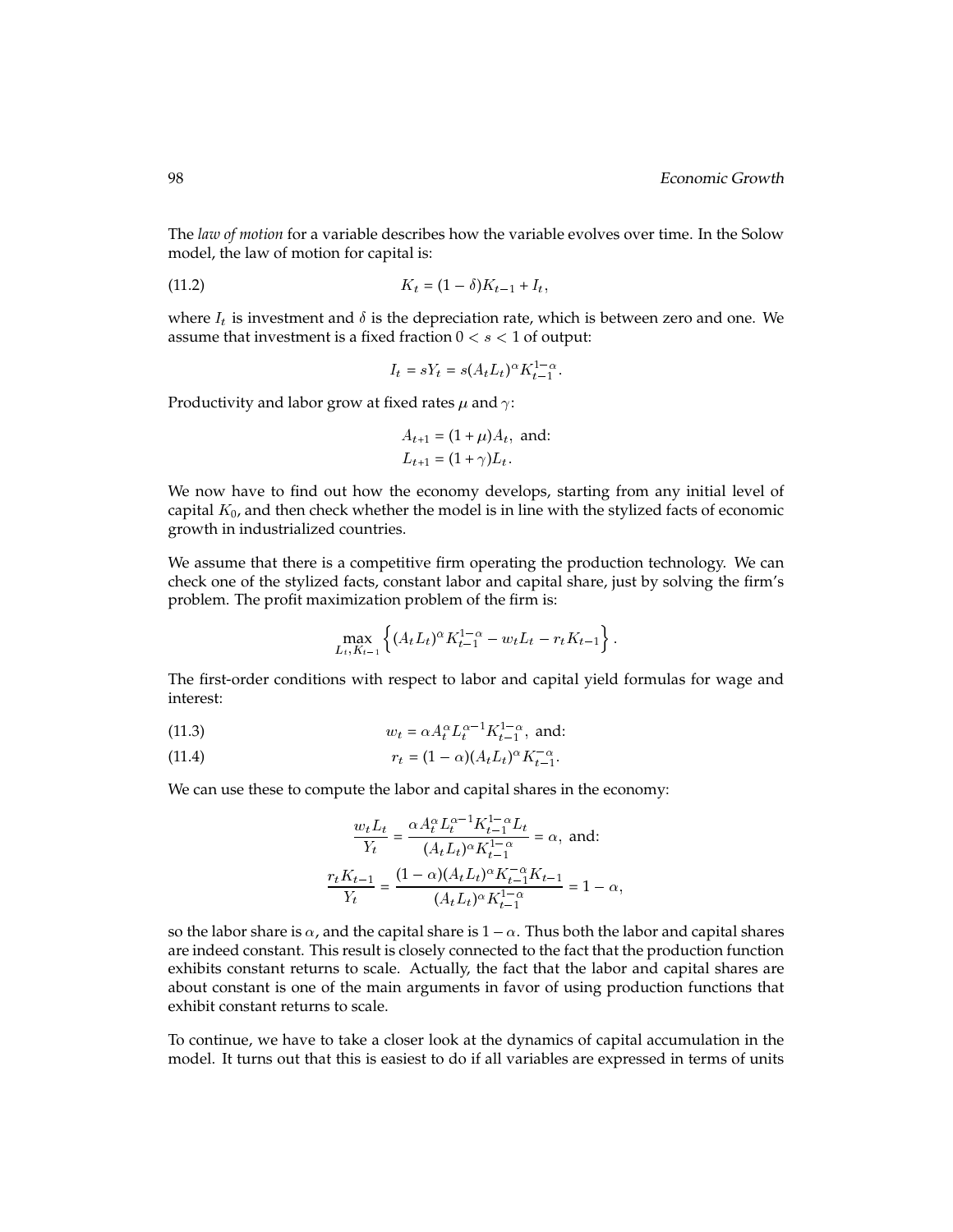of effective labor  $A_t L_t$ . The product  $A_t L_t$  is referred to as effective labor because increases in  $A_t$  make labor more productive. For example,  $A_t = 2$  and  $L_t = 1$  amounts to the same quantity of effective labor as  $A_t = 1$  and  $L_t = 2$ . When put in terms of units of effective labor, all variables will be constant in the long run, which will simplify our analysis.

We will use lowercase letters for variables that are in terms of effective labor. That is,  $y_t = Y_t/(A_tL_t)$ ,  $k_{t-1} = K_{t-1}/(A_tL_t)$ , and  $i_t = I_t/(A_tL_t)$ . Substituting  $Y_t = y_tA_tL_t$  and so on into the production function, equation (11.1), yields:

(11.5) 
$$
y_t A_t L_t = (A_t L_t)^{\alpha} (k_{t-1} A_t L_t)^{1-\alpha}, \text{ or:}
$$

$$
y_t = k_{t-1}^{1-\alpha}.
$$

From the law of motion for capital, equation (11.2), we get the law of motion in terms of effective labor:

(11.6) 
$$
k_t(1+\mu)A_t(1+\gamma)L_t = (1-\delta)k_{t-1}A_tL_t + i_tA_tL_t, \text{ or:}
$$

$$
k_t(1+\mu)(1+\gamma) = (1-\delta)k_{t-1} + i_t.
$$

Finally, investment is determined by:

(11.7) 
$$
i_t = sy_t = sk_{t-1}^{1-\alpha}.
$$

Plugging equation (11.7) into the law of motion in equation (11.6) yields:

(11.8) 
$$
k_t(1 + \mu)(1 + \gamma) = (1 - \delta)k_{t-1} + sk_{t-1}^{1-\alpha}, \text{ or:}
$$

$$
k_t = \frac{(1 - \delta)k_{t-1} + sk_{t-1}^{1-\alpha}}{(1 + \mu)(1 + \gamma)}.
$$

This last equation determines the development of the capital stock over time. Dividing by  $k_{t-1}$  yields an expression for the growth rate of capital per unit of effective labor:

(11.9) 
$$
\frac{k_t}{k_{t-1}} = \frac{1 - \delta + sk_{t-1}^{-\alpha}}{(1 + \mu)(1 + \gamma)}.
$$

The expression  $k_t/k_{t-1}$  is called the *gross* growth rate of capital per unit of effective labor. The gross growth rate equals one plus the *net* growth rate. The growth rates in Chapter 1 were net growth rates.

Since the exponent on  $k_{t-1}$  in equation (11.9) is negative, the growth rate is inversely related to the capital stock. When a country has a lower level of capital per unit of effective labor, its capital and hence its output grow faster. Thus the model explains the convergence of GDP of countries and regions over time.

Since the growth rate of capital decreases in  $k_{t-1}$ , there is some level of  $k_{t-1}$  where capital per unit of effective labor stops growing. We say that the economy reaches a *steady state*. Once the economy arrives at this steady state, it stays there forever. Figure 11.1 is a graphical representation of the growth process in this economy. For simplicity, we assume for the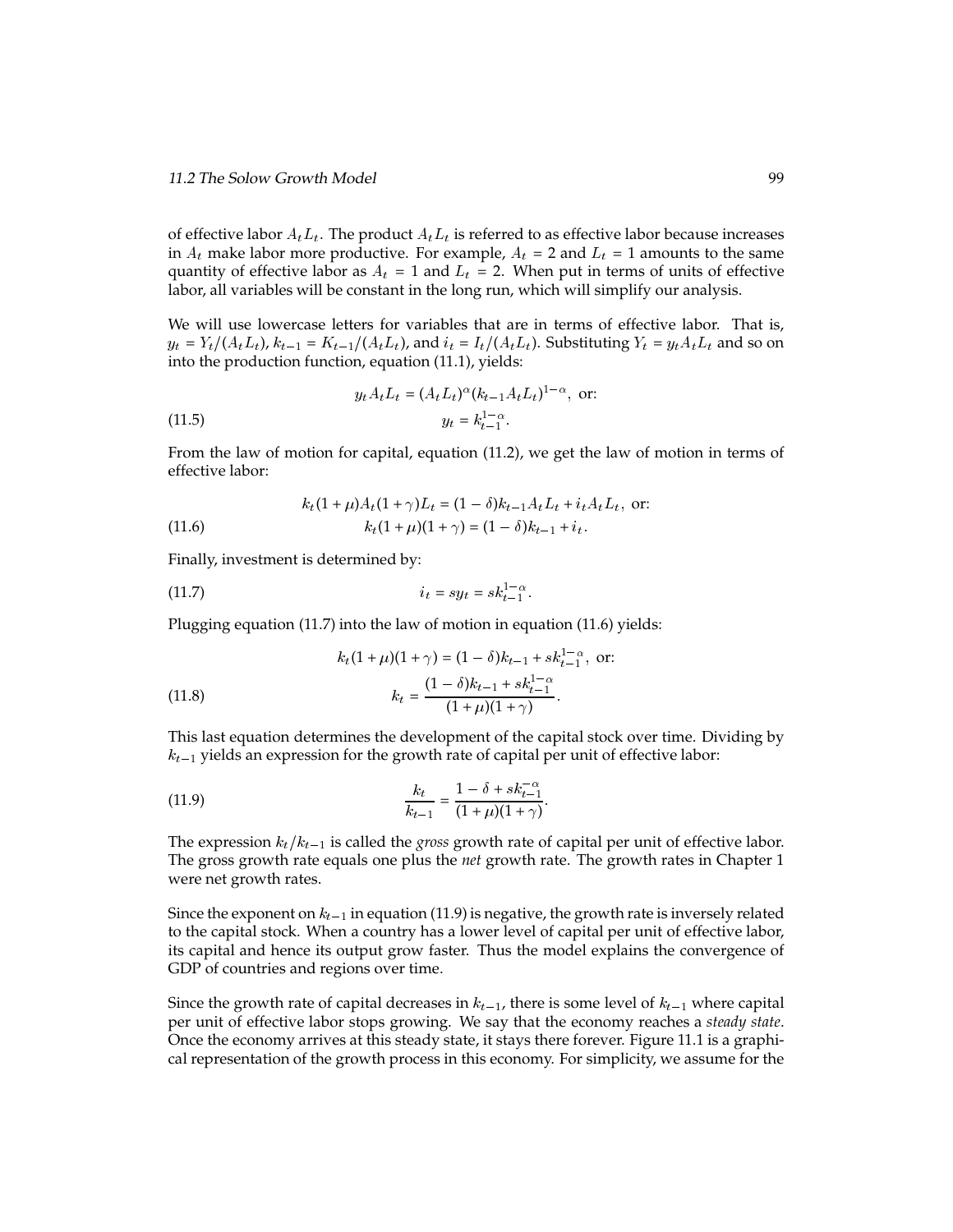moment that labor and productivity are constant,  $\mu = \gamma = 0$ . In that case, equation (11.8) simplifies to:

$$
k_t = (1 - \delta)k_{t-1} + sk_{t-1}^{1-\alpha}, \text{ or:}
$$
  

$$
k_t - k_{t-1} = sk_{t-1}^{1-\alpha} - \delta k_{t-1}.
$$

The change in capital per unit of effective labor is equal to the difference between investment and depreciation. Figure 11.1 shows the production function per unit of effective labor  $y_t = k_{t-1}^{1-\alpha}$ , investment  $i_t = sk_{t-1}^{1-\alpha}$ , and depreciation  $\delta k_{t-1}$ . Because the return to capital is diminishing, investment is a concave function of capital. For low values of capital, the difference between investment and depreciation is large, so the capital stock grows quickly. For larger values of capital, growth is smaller, and at the intersection of depreciation and investment the capital stock does not grow at all. The level of capital per unit of effective labor at which investment equals depreciation is the steady-state level of capital. In the long run, the economy approaches the steady-state level of capital per unit of effective labor, regardless of what the initial capital stock was. This is even true if the initial capital stock exceeds the steady-state level: capital per unit of effective labor will shrink, until the steady state is reached.



Figure 11.1: Output, Saving, and Depreciation in the Solow Model

At the steady state we have  $k_t = k_{t-1}$ . Using equation (11.8), we see that the steady-state level of capital per unit of effective labor  $\bar{k}$  has to satisfy:

$$
\bar{k}(1 + \mu)(1 + \gamma) = (1 - \delta)\bar{k} + s\bar{k}^{1-\alpha},
$$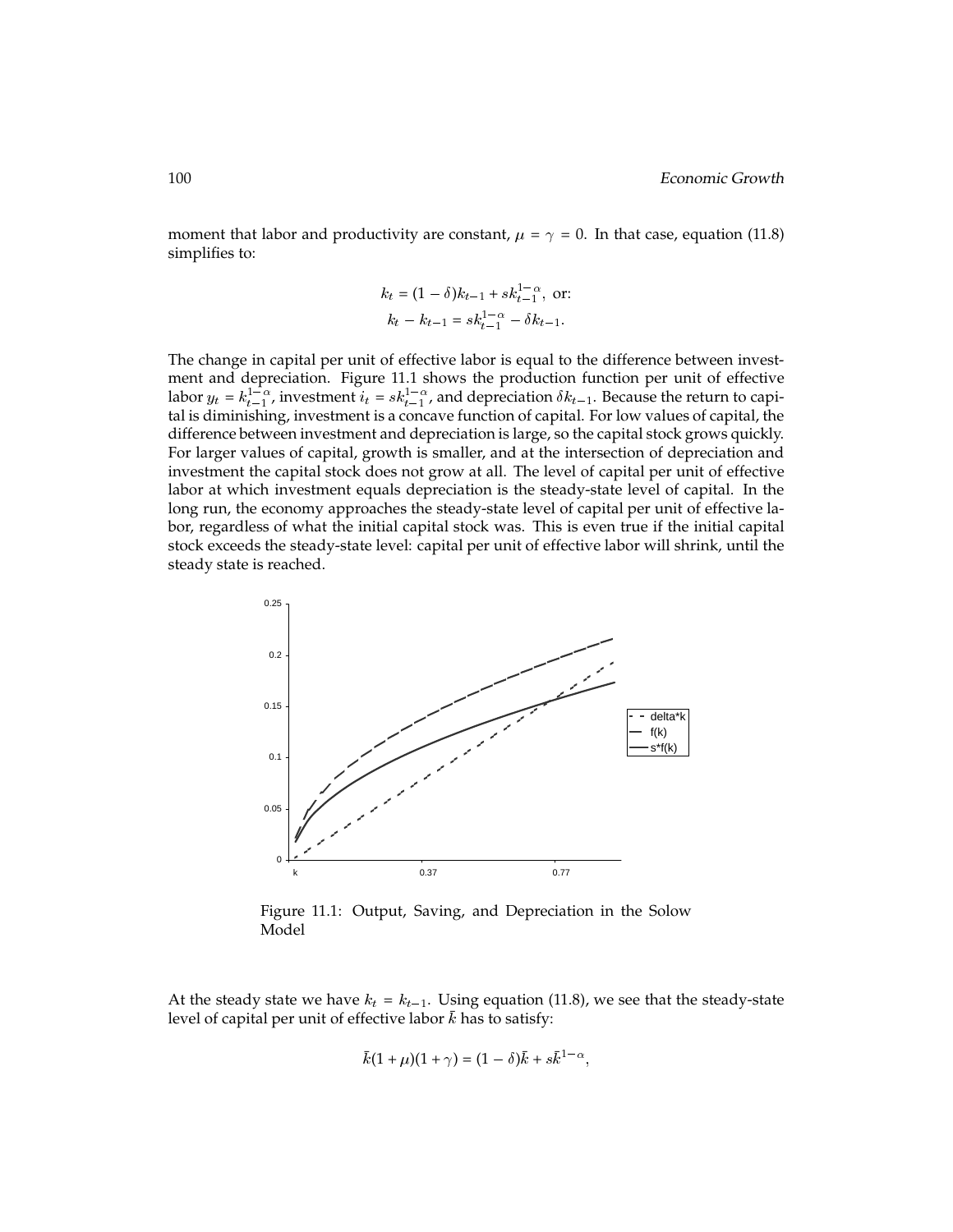which yields:

(11.10) 
$$
\bar{k} = \left(\frac{s}{\delta + \mu + \gamma + \mu\gamma}\right)^{1/\alpha}.
$$

We can use this equation to compute output, investment, and growth in the steady state. From equation (11.5), the steady-state level of output per effective labor unit is:

$$
\bar{y} = \bar{k}^{1-\alpha} = \left(\frac{s}{\delta + \mu + \gamma + \mu\gamma}\right)^{\frac{1-\alpha}{\alpha}}.
$$

The level of output depends positively on the saving rate. From equation (11.7), the steadystate investment per unit of effective labor is:

$$
\bar{i} = s \left( \frac{s}{\delta + \mu + \gamma + \mu \gamma} \right)^{\frac{1-\alpha}{\alpha}}.
$$

The steady-state growth rate of capital is  $\mu + \gamma + \mu \gamma$ :

$$
\frac{K_t}{K_{t-1}} = \frac{\bar{k}(1+\mu)A_t(1+\gamma)L_t}{\bar{k}A_tL_t} = 1 + \mu + \gamma + \mu\gamma,
$$

and the growth rate of output equals  $\mu + \gamma + \mu \gamma$  as well. This implies that the long-run growth rate of an economy is independent of the saving rate. With a higher saving rate, the economy approaches a higher steady state, but the long-run growth rate is determined by growth in labor and productivity only.

There are still a number of stylized facts left to be checked. First, we will verify that the return to capital is constant. From equation (11.4), the return to capital is:

$$
r_t = (1 - \alpha)(A_t L_t)^{\alpha} K_{t-1}^{-\alpha} = (1 - \alpha) \left( \frac{K_{t-1}}{A_t L_t} \right)^{-\alpha}.
$$

In the steady state, capital per unit of effective labor is a constant  $\bar{k}$ . Therefore the return to capital in steady state is:

$$
\bar{r}_t = (1 - \alpha)\bar{k}^{-\alpha},
$$

which is constant since  $\bar{k}$  is constant. On the other hand, the wage is growing in the steady state, since the productivity of labor increases. The steady-state wage can be computed as:

$$
w_t = \alpha A_t^{\alpha} L_t^{\alpha - 1} K_{t-1}^{1 - \alpha} = \alpha A_t \left( \frac{K_{t-1}}{A_t L_t} \right)^{1 - \alpha} = \alpha A_t \bar{k}^{1 - \alpha}, \text{ so:}
$$

$$
\frac{w_{t+1}}{w_t} = \frac{A_{t+1}}{A_t} = 1 + \mu,
$$

which implies that the wage grows at the rate of technological progress.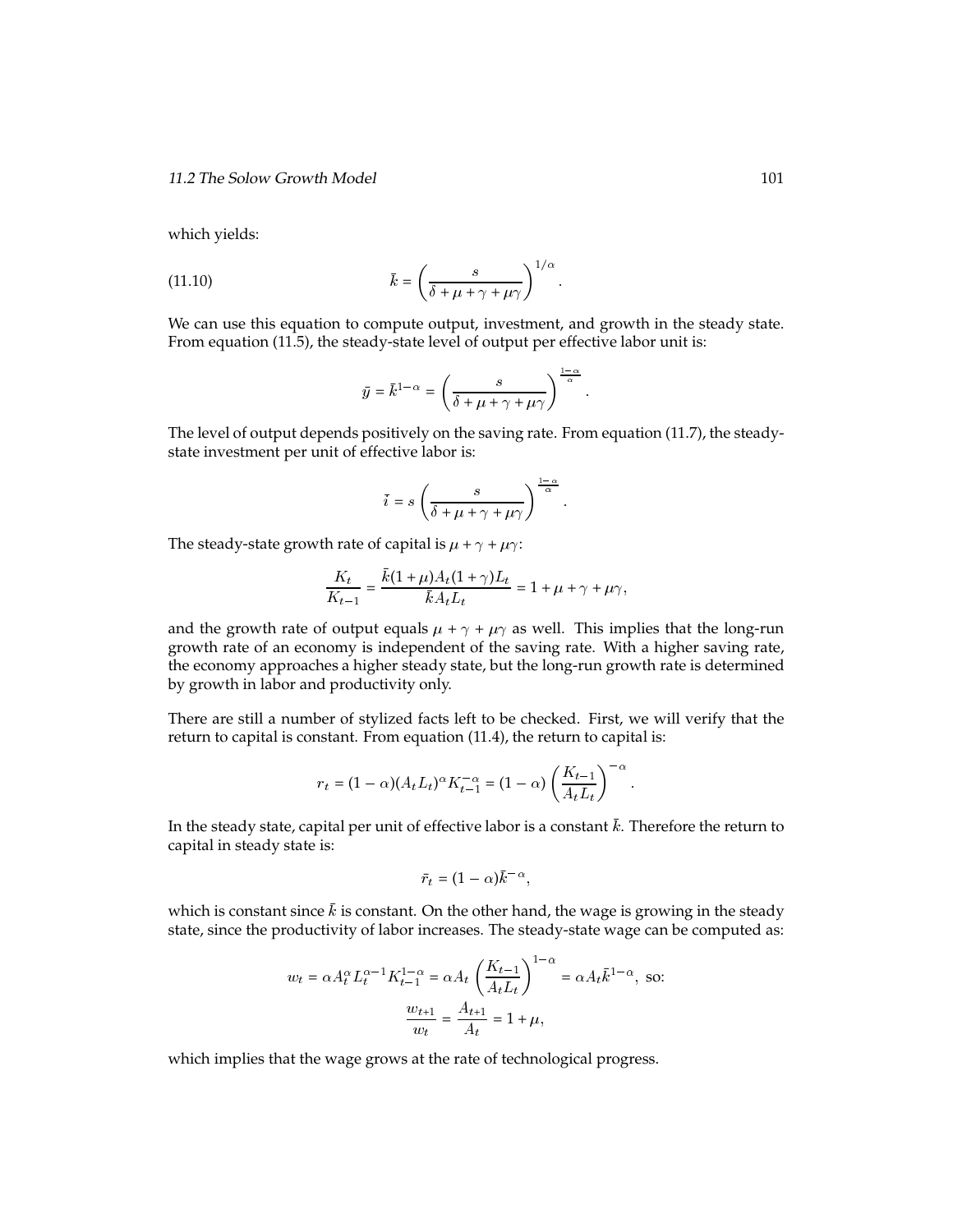The capital-output ratio in steady state is:

$$
\frac{K_{t-1}}{Y_t} = \frac{\bar{k}A_tL_t}{\bar{y}A_tL_t} = \frac{\bar{k}}{\bar{y}},
$$

which is a constant. This verifies the last stylized fact of economic growth on our list.

The Solow model succeeds in explaining all stylized facts of economic growth in industrialized countries. The key element of the model is the neoclassical constant-returns production function. Since returns to capital alone are decreasing, economies grow faster at lower levels of capital, until they approach the steady state, where units of effective labor and capital grow at the same rate. The model also explains why different saving rates in different industrialized countries do not translate into long-term differences in the growth rate. The saving rate affects the level of the steady state, but it does not affect the steadystate growth rate. The capital stock cannot grow faster than effective labor for a long time because of decreasing returns to capital.

Since the Solow model does well at matching the facts of economic growth, it forms the basis of many more-advanced models in macroeconomics. For example, our real business cycle model of Chapter 9 is a Solow model enriched by optimizing consumers and productivity shocks. On the other hand, the model works well only for countries that satisfy the assumptions of constant rates of population growth and technological progress. These assumptions are justified for industrialized countries, but they are not helpful for understanding the early stages of development of a country, which are usually accompanied by the demographic transition, so exogenous and constant population growth is not a useful assumption. We will look for possible explanations of fertility decisions below, but before that, we will introduce growth accounting, a method that allows us to decompose the growth rate of a country into growth in population, capital, and productivity.

## **11.3 Growth Accounting**

In this section we will use the general framework of the Solow model to compute a decomposition of the rate of economic growth for a given country. Consider the neoclassical production function:

(11.11) 
$$
Y_t = (A_t L_t)^{\alpha} K_{t-1}^{1-\alpha}.
$$

We will interpret  $Y_t$  as GDP,  $L_t$  as the number of workers,  $K_{t-1}$  as the aggregate capital stock, and  $A_t$  as a measure of overall productivity. We will be concerned with measuring the relative contributions of  $A_t$ ,  $L_t$ , and  $K_{t-1}$  to growth in GDP. We assume that data for GDP, the labor force, and the aggregate capital stock are available. The first step is to compute the productivity parameter  $A_t$ . Solving the production function for  $A_t$  yields:

$$
A_t = \frac{Y_t^{\frac{1}{\alpha}}}{L_t K_{t-1}^{\frac{1-\alpha}{\alpha}}}.
$$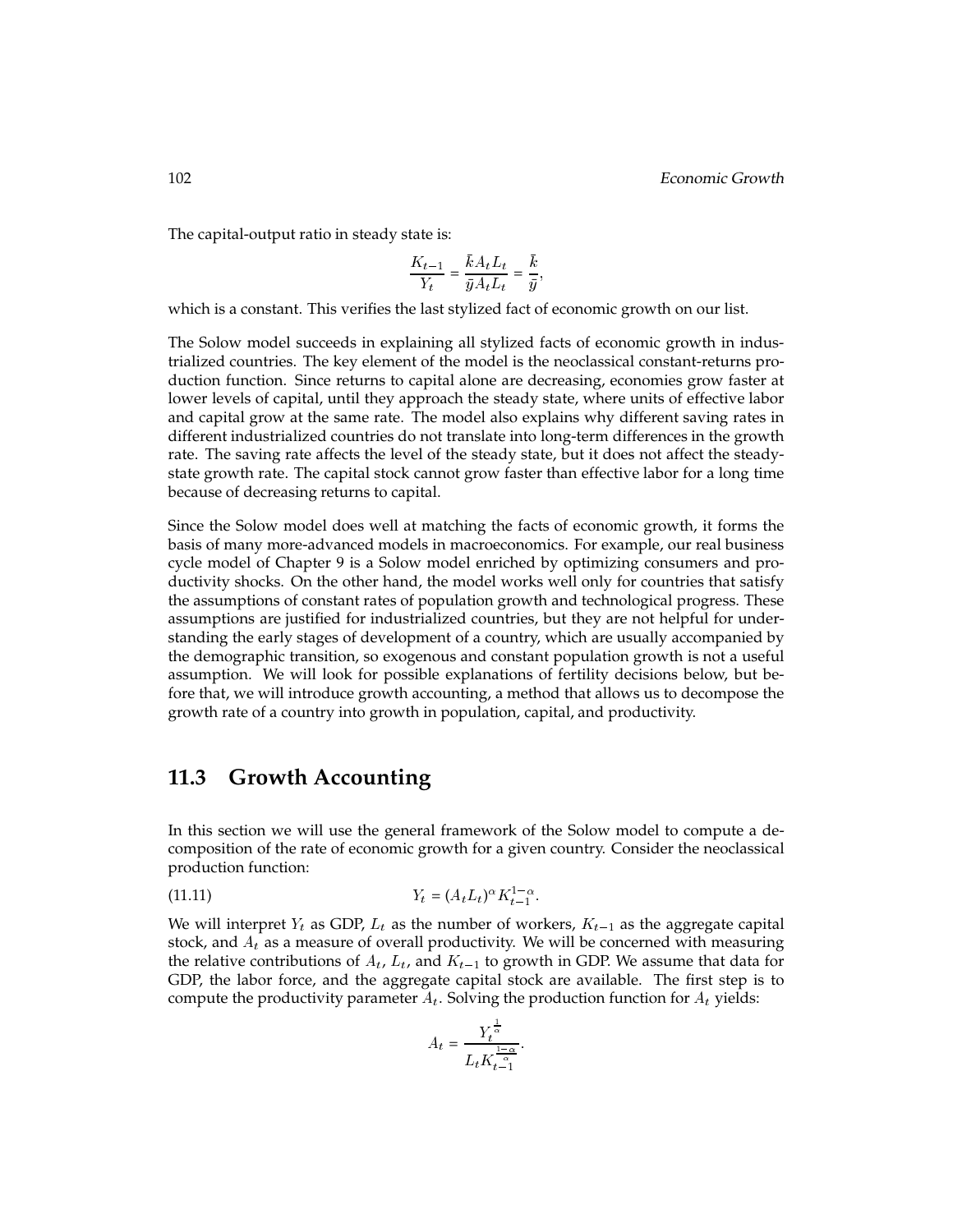If  $\alpha$  were known, we could compute the  $A_t$  right away. Luckily, we found out earlier that  $\alpha$  is equal to the labor share. Therefore we can use the average labor share as an estimate of  $\alpha$  and compute the  $A_t$ .

Now that  $A_t$  is available, the growth rates in  $A_t$ ,  $L_t$  and  $K_{t-1}$  can be computed.<sup>1</sup> We can see how the growth rates in inputs and productivity affect the growth rate of GDP by taking the natural log of the production function:

(11.12) 
$$
\ln Y_t = \alpha \ln A_t + \alpha \ln L_t + (1 - \alpha) \ln K_{t-1}.
$$

We are interested in growth between the years t and  $t + k$ , where k is some positive integer. Subtracting equation (11.12) at time t from the same equation at time  $t + k$  yields:

$$
\ln Y_{t+k} - \ln Y_t = \alpha (\ln A_{t+k} - \ln A_t) + \alpha (\ln L_{t+k} - \ln L_t) + (1 - \alpha)(\ln K_{t+k-1} - \ln K_{t-1}).
$$

Thus the growth rate in output (the left-hand side) is  $\alpha$  times the sum of growth in productivity and labor, plus  $1 - \alpha$  times growth in capital. Using this, we can compute the relative contribution of the different factors. The fraction of output growth attributable to growth of the labor force is:

$$
\frac{\alpha[\ln L_{t+k} - \ln L_t]}{\ln Y_{t+k} - \ln Y_t}.
$$

The fraction due to growth in capital equals:

$$
\frac{(1-\alpha)[\ln K_{t+k-1} - \ln K_{t-1}]}{\ln Y_{t+k} - \ln Y_t}.
$$

Finally, the remaining fraction is due to growth in productivity and can be computed as:

$$
\frac{\alpha[\ln A_{t+k} - \ln A_t]}{\ln Y_{t+k} - \ln Y_t}.
$$

It is hard to determine the exact cause of productivity growth. The way we compute it, it is merely a residual, the fraction of economic growth that cannot be explained by growth in labor and capital. Nevertheless, measuring productivity growth this way gives us a rough idea about the magnitude of technological progress in a country.

## **11.4 Fertility and Human Capital**

In this section we will examine how people decide on the number of children they have. Growth and industrialization are closely connected to falling fertility rates. This was true for 19th century England, where industrialization once started, and it applies in the same way to the Asian countries that only recently began to grow at high rates and catch up with

<sup>&</sup>lt;sup>1</sup>See Chapter 1 for a discussion of growth rates and how to compute them.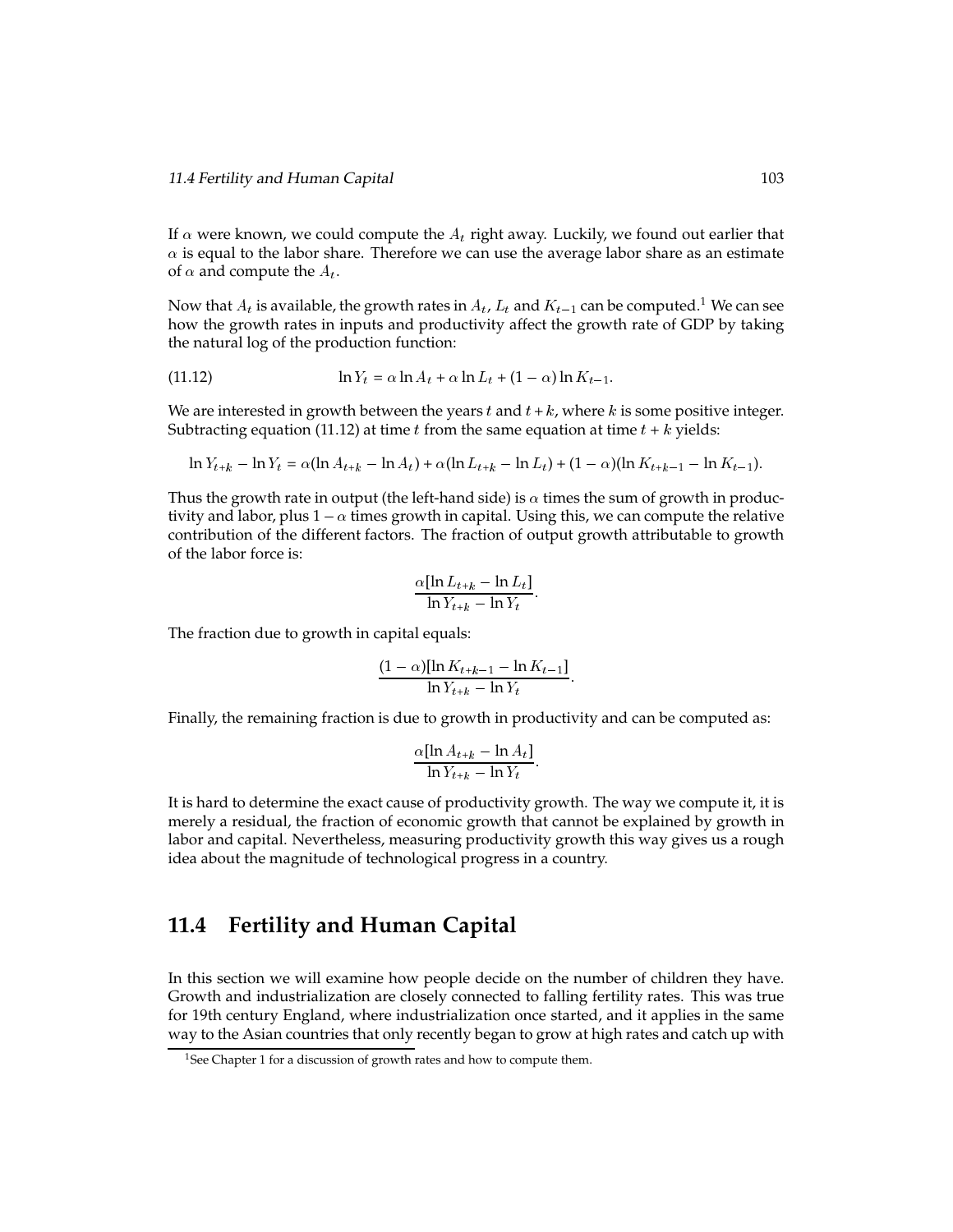Western countries. Understanding these changes in fertility should help explain why some economies start to grow, while others remain poor.

The first economist to think in a systematic way about growth and fertility was Thomas Malthus. Back in 1798, he published his "Essay on Population", in which his basic thesis was that fertility was checked only by the food supply. As long as there was enough to eat, people would continue to produce children. Since this would lead to population growth rates in excess of the growth in the food supply, people would be pushed down to the subsistence level. According to Malthus's theory, sustained growth in per capita incomes was not possible; population growth would always catch up with increases in production and push per capita incomes down. Of course, today we know that Malthus was wrong, at least as far as the now industrialized countries are concerned. Still, his theory was an accurate description of population dynamics before the industrial revolution, and in many countries it seems to apply even today. Malthus lived in England just before the demographic transition took place. The very first stages of industrialization were accompanied by rapid population growth, and only with some lag did the fertility rates start to decline. We will take Malthus's theory as a point of departure in our quest for explanations for the demographic transition.

Stated in modern terms, Malthus thought that children were a normal good. When income went up, more children would be "consumed" by parents. We assume that parents have children for their enjoyment only, that is, we abstract from issues like child labor. As a simple example, consider a utility function over consumption  $c_t$  and number of children  $n_t$  of the form:

$$
u(c_t, n_t) = \ln(c_t) + \ln(n_t).
$$

We assume that the consumer supplies one unit of labor for real wage  $w_t$  and that the cost in terms of goods of raising a child is  $p$ . Therefore the budget constraint is:

$$
c_t + p n_t = w_t
$$

By substituting for consumption, we can write the utility maximization problem as:

$$
\max_{n_t} \left\{ \ln(w_t - p n_t) + \ln(n_t) \right\}.
$$

The first-order condition with respect to  $n_t$  is:

(FOC 
$$
n_t
$$
) 
$$
-\frac{p}{w_t - pn_t} + \frac{1}{n_t} = 0, \text{ or:}
$$

$$
(11.13) \t\t\t n_t = \frac{\omega_t}{2p}.
$$

Thus the higher the real wage, the more children are going to be produced.

If we assume that people live for one period, the number of children per adult  $n_t$  determines the growth rate of population  $L_t$ :

$$
\frac{L_{t+1}}{L_t} = n_t.
$$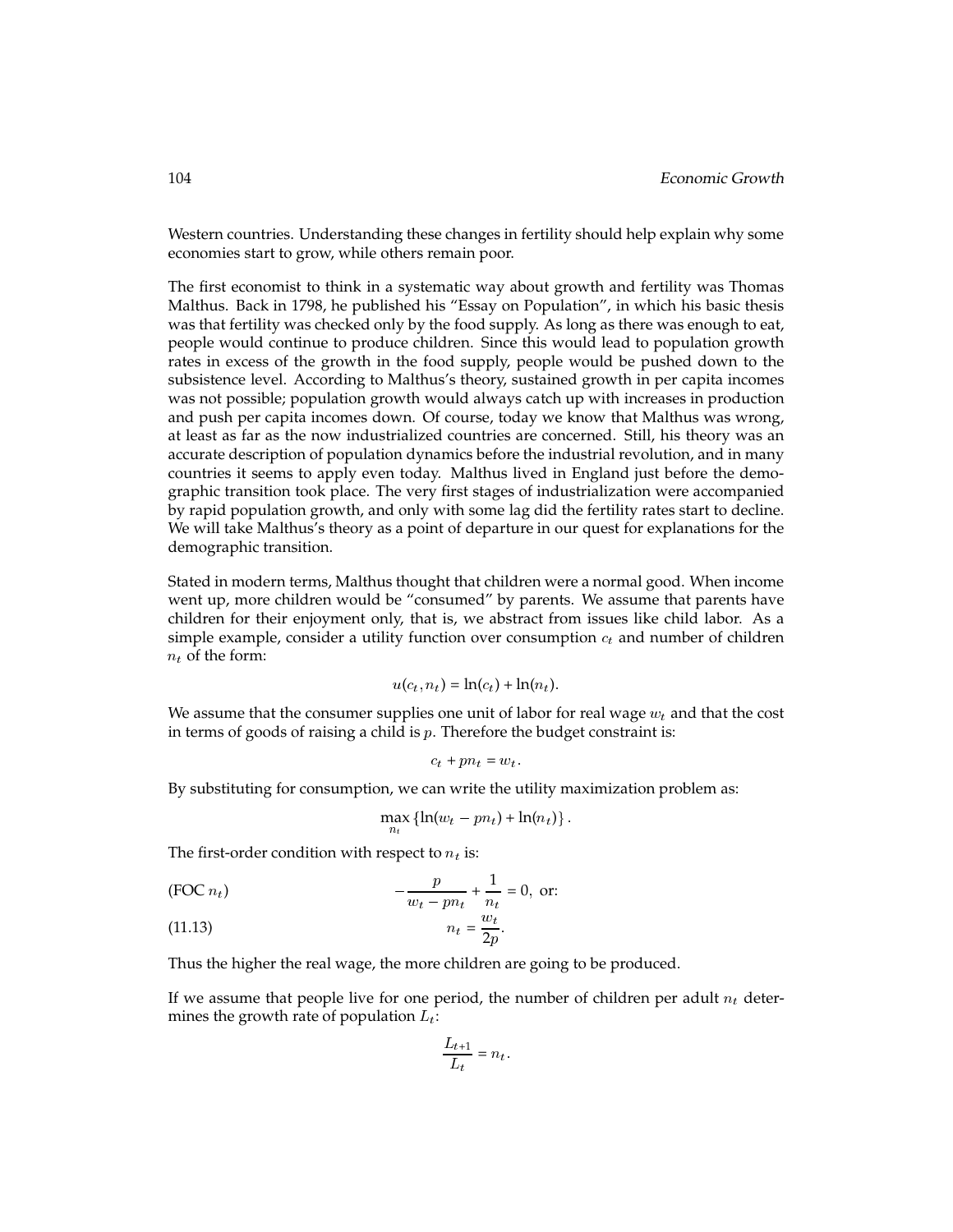To close the model, we have to specify how the wage is determined. Malthus's assumption was that the food supply could not be increased in proportion with population growth. In modern terms, he meant that there were decreasing returns to labor. As an example, assume that the aggregate production function is:

$$
Y_t = A_t L_t^{\alpha},
$$

with  $0 < \alpha < 1$ . Also assume that the real wage is equal to the marginal product of labor:

$$
(11.14) \t\t\t w_t = \alpha A_t L_t^{\alpha - 1}.
$$

We can combine equation (11.14) with the decision rule for the number of children in equation (11.13) to derive the law of motion for population:

the contract of the contract of the contract of the contract of the contract of the contract of the contract of

(11.15) 
$$
\frac{L_{t+1}}{L_t} = \frac{\alpha A_t L_t^{\alpha - 1}}{2p}, \text{ or:}
$$

$$
L_{t+1} = \frac{\alpha A_t L_t^{\alpha}}{2p}.
$$

Notice that this last equation looks similar to the law of motion for capital in the Solow model. The growth rate of population decreases as population increases. At some point, the population stops growing and reaches a steady state  $\bar{L}$ . Using equation (11.15), the steady-state level of population can be computed as:

$$
\bar{L} = \frac{\alpha A_t \bar{L}^{\alpha}}{2p}, \text{ or:}
$$

$$
\bar{L} = \left(\frac{\alpha A_t}{2p}\right)^{\frac{1}{1-\alpha}}.
$$

In the steady state, we have  $L_{t+1}/L_t = n_t = 1$ . We can use this in equation (11.13) to compute the wage  $\bar{w}$  in the steady state:

$$
1 = \frac{\bar{w}}{2p}, \text{ or:}
$$

$$
\bar{w} = 2p.
$$

Thus the wage in the steady state is independent of productivity  $A_t$ . An increase in  $A_t$ causes a rise in the population, but only until the wage is driven back down to its steadystate level. Even sustained growth in productivity will not raise per capita incomes. The population size will catch up with technological progress and put downward pressure on per capita incomes.

This Malthusian model successfully explains the relationship between population and output for almost all of history, and it still applies to large parts of the world today. Most developing countries have experienced large increases in overall output over the last 100 years. Unlike in Europe, however, this has resulted in large population increases rather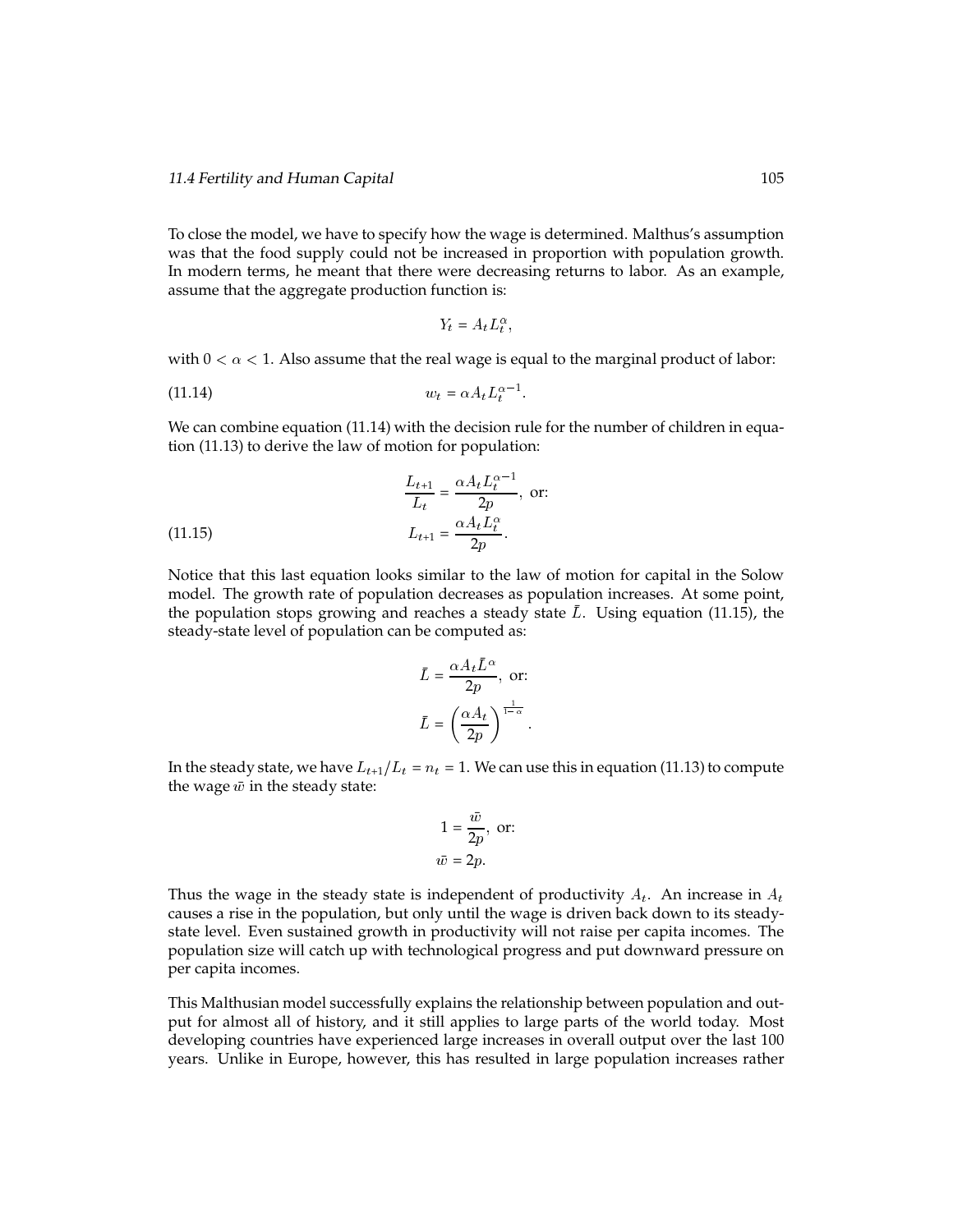than in increases in per capita incomes. Outside the European world, per capita incomes stayed virtually constant from 1700 to about 1950, just as the Malthusian model predicts.

Something must have changed in Europe in the nineteenth century that made it attractive to people to have less children, causing fertility rates to fall , so per capita incomes could start to grow. While these changes are by no means fully understood, we can identify a number of important factors. We will concentrate on two of them: the time-cost of raising children, and a quality-quantity tradeoff in decisions on children.

Human capital is a key element of the model that we are going to propose. So far, we considered all labor to be of equal quality. That might be a reasonable assumption for earlier times in history, but it certainly does not apply in our time, where special qualifications and skills are important. In the model, human capital consists of two components. First, there is innate human capital that is possessed by every worker, regardless of education. We will denote this component of human capital by  $H_0$ . This basic human capital reflects the fact that even a person with no special skill of any kind is able to carry out simple tasks that require manual labor only. In addition to this basic endowment, people can acquire extra human capital  $H_t$  through education by their parents.  $H_t$  reflects special skills that have to be taught to a worker. The total endowment with human capital of a worker is  $H_0 + H_t$ .

To come back to fertility decisions, we now assume that parents care both about the number  $n_t$  of their children and their "quality", or human capital  $H_0 + H_{t+1}$ . Preferences take the form:

$$
u(c_t, n_t, H_{t+1}) = \ln(c_t) + \ln(n_t(H_0 + H_{t+1}))
$$

The other new feature of this model is that parents must invest time, rather than goods, to raise children. In the Malthusian model,  $p$  units of the consumption good were needed to raise a child. We now assume that this cost in terms of goods is relatively small, so it can be omitted for simplicity. Instead, children require attention. For each child, a fraction h of the total time available has to be used to raise the child. In addition, the parents can decide to educate their children and spend fraction  $e_t$  of their time doing that. This implies that only a fraction  $1-hn_t - e_t$  is left for work. If  $w_t$  is the wage per unit of human capital when working all the time, the budget constraint is:

$$
(11.16) \t\t c_t = w_t (H_0 + H_t)(1 - h n_t - e_t).
$$

The right-hand side says that income is the wage multiplied by human capital and the fraction of time worked. All this income is spent on consumption. We still have to specify the determination of the human capital of the children. We assume that the extra human capital of each child  $H_{t+1}$  depends on: the acquired human capital  $H_t$  of that child's parents, and the time  $e_t$  the parents spend teaching their children:

$$
(11.17) \t\t\t H_{t+1} = \gamma e_t H_t.
$$

Here  $\gamma$  is a positive parameter. The interpretation of equation (11.17) is that parents who are skilled themselves are better at teaching their children. A person who does not have any skills is also unable to teach anything to his or her children.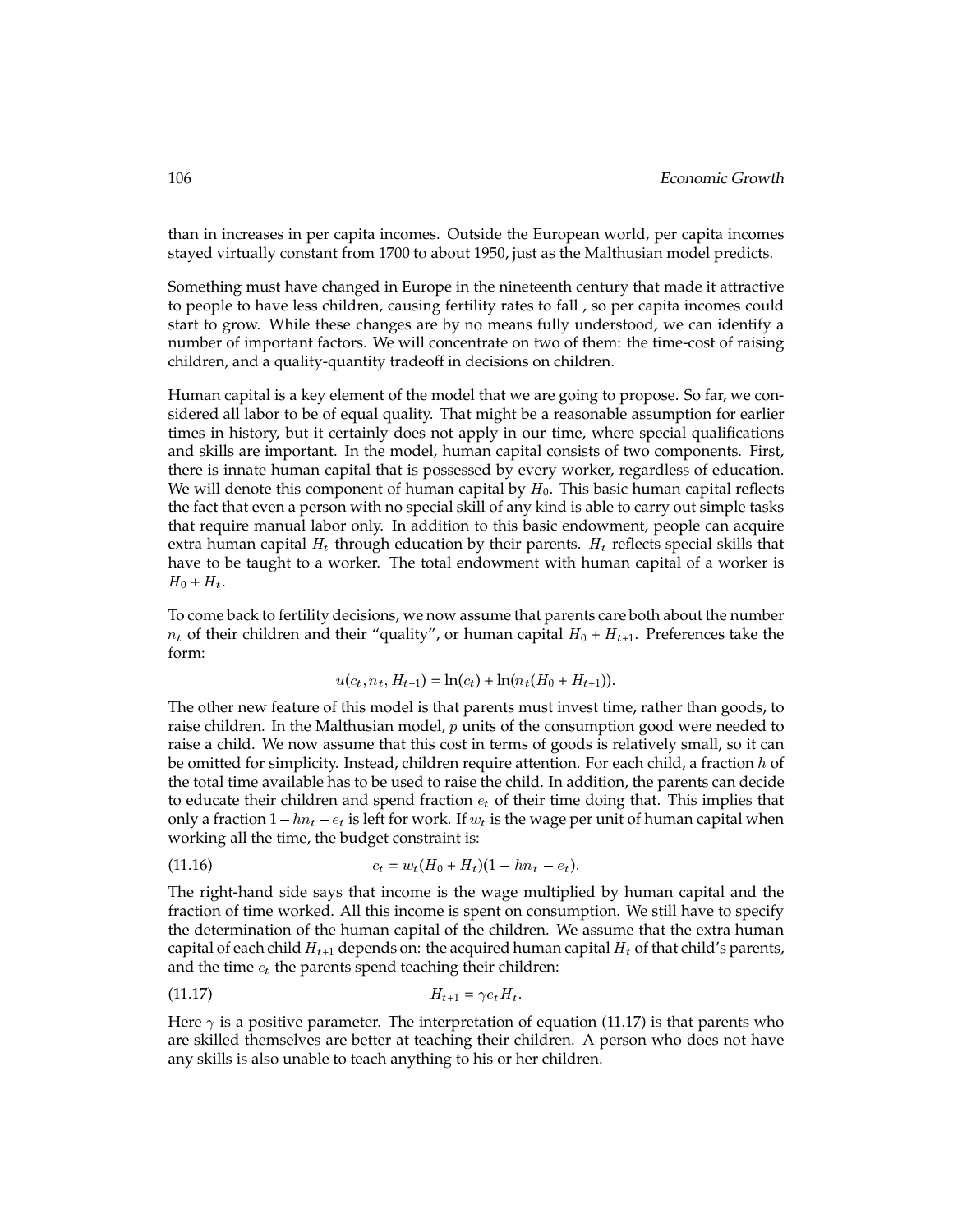We now want to determine how fertility is related to human capital in this model. If we plug the constraints in equations (11.16) and (11.17) into the utility function, the utility maximization problem becomes:

$$
\max_{n_t, e_t} \left\{ \ln(w_t(H_0 + H_t)(1 - hn_t - e_t)) + \ln(n_t(H_0 + \gamma e_t H_t)) \right\}.
$$

The first-order conditions with respect to  $n_t$  and  $e_t$  are:

(FOC 
$$
n_t
$$
) 
$$
-\frac{h}{1 - hn_t - e_t} + \frac{1}{n_t} = 0; \text{ and:}
$$

(FOC 
$$
e_t
$$
) 
$$
-\frac{1}{1 - hn_t - e_t} + \frac{\gamma H_t}{H_0 + \gamma e_t H_t} = 0.
$$

(FOC  $n_t$ ) can be rewritten as:

(11.18) 
$$
hn_{t} = 1 - hn_{t} - e_{t}, \text{ or:}
$$

$$
e_{t} = 1 - 2hn_{t}.
$$

Using equation (11.18) in (FOC  $e_t$ ) allows us to compute the optimal fertility decision:

$$
\gamma H_t (1 - h n_t - (1 - 2h n_t)) = H_0 + (1 - 2h n_t) \gamma H_t; \text{ or:}
$$

$$
\gamma H_t h n_t = H_0 + \gamma H_t - 2\gamma H_t h n_t; \text{ or:}
$$

$$
3\gamma H_t h n_t = H_0 + \gamma H_t; \text{ or:}
$$

$$
n_t = \frac{1}{3h} \left[ \frac{H_0}{\gamma H_t} + 1 \right].
$$

According to equation (11.19), the key determinant of fertility is human capital  $H_t$ . If it is close to zero, the number of children is very high. If we added a cost of children in terms of goods to this model, for low values of  $H_t$  the outcomes would be identical to the Malthusian model. However, things change dramatically when  $H_t$  is high. Fertility falls, and if  $H_t$  continues to rise, the number of children reaches the steady state:  $\bar{n} = 1/(3h)$ . There are two reasons for this outcome. On the one hand, if human capital increases, the value of time also increases. It becomes more and more costly to spend a lot of time raising children, so parents decide to have less of them. The other reason is that people with high human capital are better at teaching children. That makes it more attractive for them to invest in the quality instead of the quantity of children.

The model sheds some light on the reasons why today fertility in industrialized countries is so much lower than that in developing countries. The theory also has applications within a given country. For example, in the United States teenagers are much more likely to become pregnant if they are school dropouts. The model suggests that this is not by accident. People with low education have a relatively low value of time, so spending time with children is less expensive for them.

The question that the model does not answer is how the transition from the one state to the other takes place. How did England manage to leave the Malthusian steady state?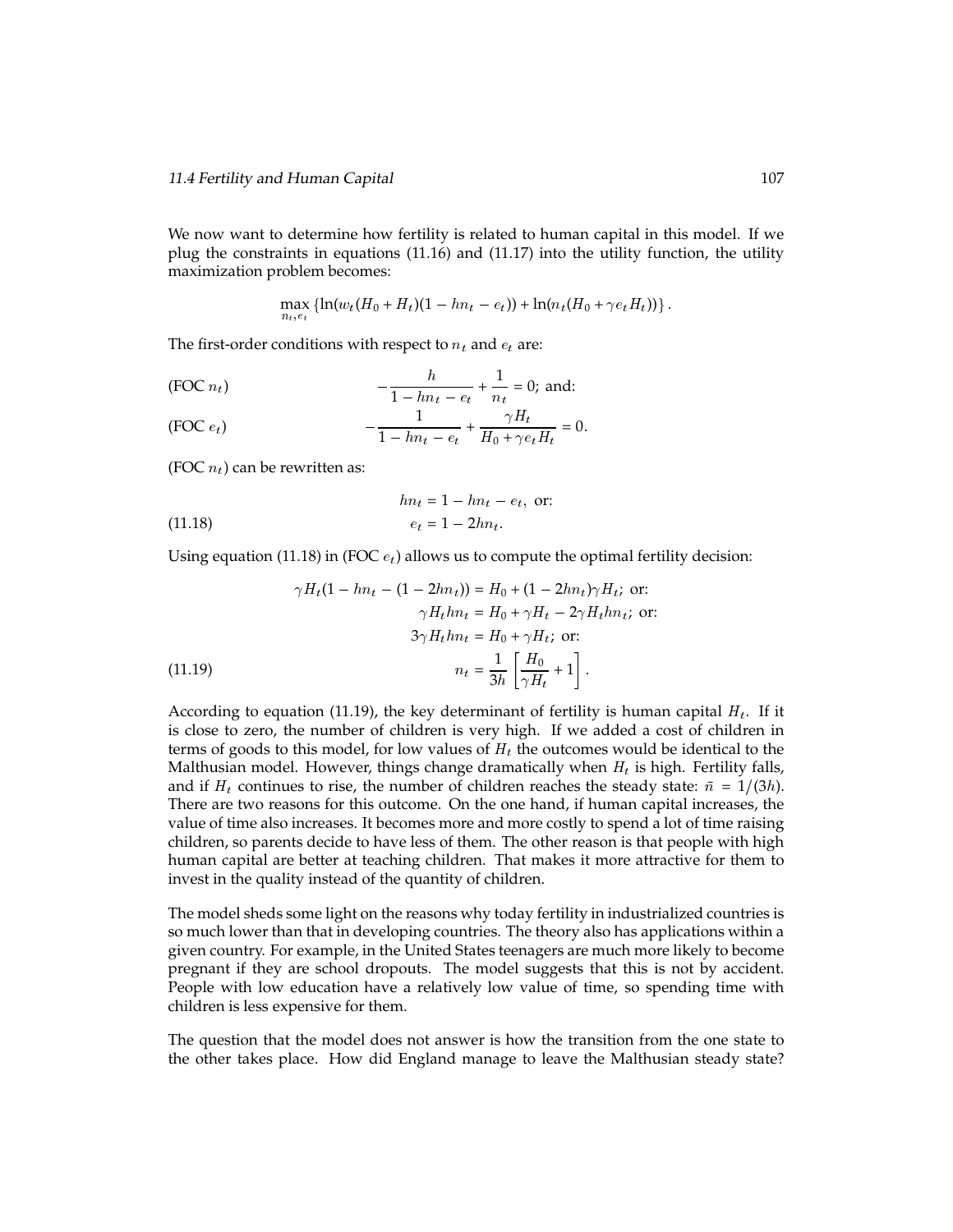In the model, only a sudden jump in  $H_t$  over some critical level could perform this task, which is not a very convincing explanation for the demographic transition. Still, the model is a significant improvement over theories that assume that population growth rates are exogenous and constant. More research on this and related questions will be needed before we can hope to find a complete explanation for the demographic transition and the wide disparity in wealth around the world.

| Variable         | Definition                                                |
|------------------|-----------------------------------------------------------|
| $Y_t$            | Aggregate output                                          |
| $y_t$            | Output per unit of effective labor                        |
| $L_t$            | Aggregate labor input or population                       |
| $K_t$            | Aggregate capital stock                                   |
| $k_t$            | Capital per unit of effective labor                       |
| $A_t$            | Productivity parameter                                    |
| $I_t$            | Aggregate investment                                      |
| $i_t$            | Investment per unit of effective labor                    |
| $w_t$            | Wage                                                      |
| $r_t$            | Return on capital                                         |
| $\delta$         | Depreciation rate                                         |
| $\alpha$         | Parameter in the production function                      |
| $u(\cdot)$       | Utility function                                          |
| $c_t$            | Consumption                                               |
| $n_t$            | Number of children                                        |
| $\boldsymbol{p}$ | Cost of raising a child, in terms of goods                |
| $\hbar$          | Cost of raising a child, in terms of time                 |
| $e_t$            | Time spent on educating children                          |
| $H_0$            | Innate human capital                                      |
| $H_t$            | Acquired human capital                                    |
| $\gamma$         | Parameter in the production function for human<br>capital |

Table 11.1: Notation for Chapter 11

## **Exercises**

#### **Exercise 11.1 (Easy)**

Suppose the aggregate production technology is  $Y = 3L^7K^{.3}$  and that  $L = 150$ . Both the labor force and productivity are constant. Assume that the depreciation rate is 10% and that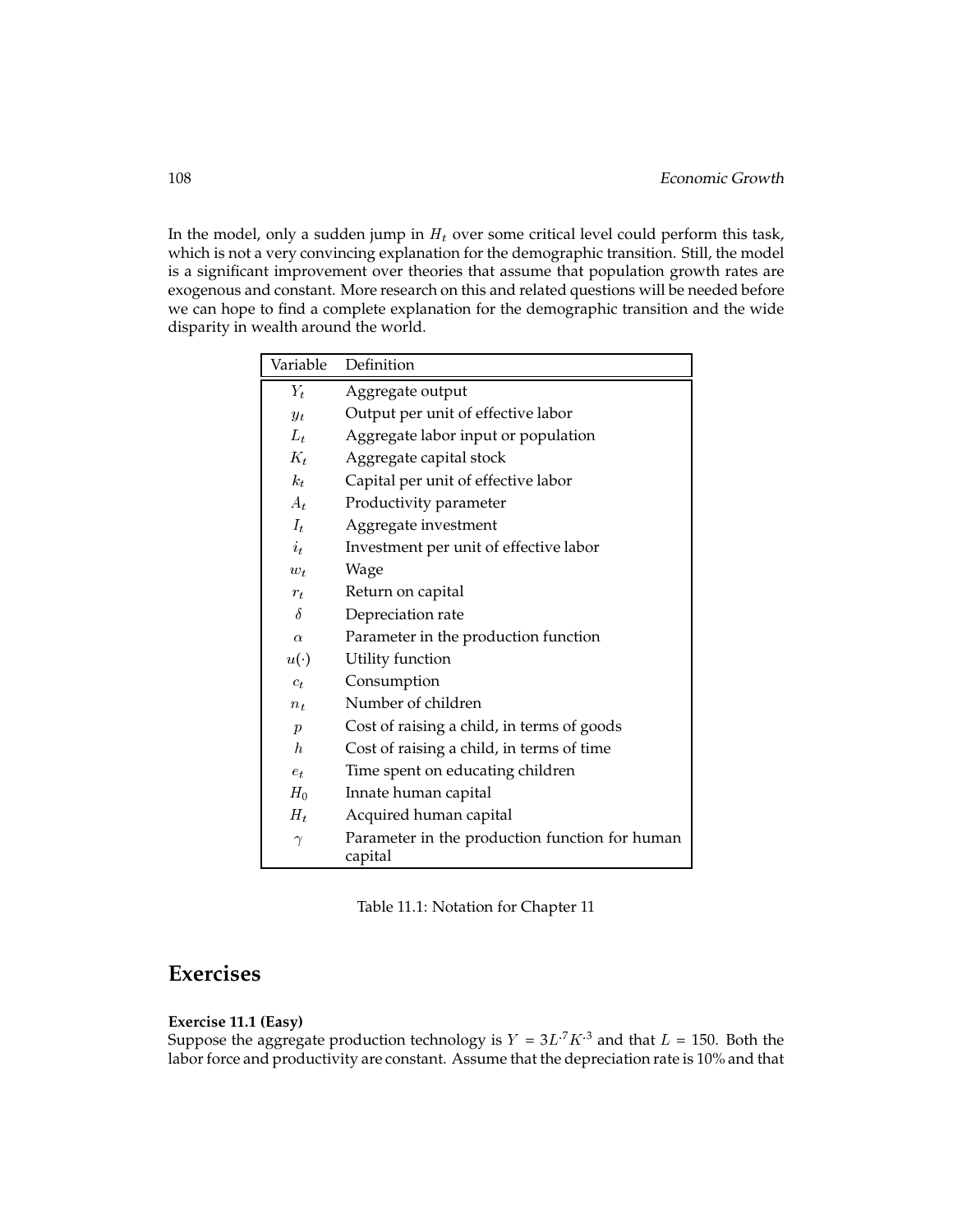#### Exercises 109

20% of output is saved and invested each year. What is the steady-state level of output?

#### **Exercise 11.2 (Moderate)**

Assume that the Solow model accurately describes the growth experience of Kuwait. As a result of the Gulf war, much of the capital in Kuwait (oil extracting equipment, vehicles, structures etc.) was destroyed. Answer the following questions, and provide brief explanations.

- What will be the effect of this event on per capita income in Kuwait in the next five years?
- What will be the effect of this event on per capita income in Kuwait in the long run?
- What will be the effect of this event on the annual growth rate of per capita income in Kuwait in the next five years?
- What will be the effect of this event on the growth rate of per capita income in Kuwait in the long run?
- Will recovery in Kuwait occur faster if investment by foreigners is permitted, or if it is prohibited?
- Would Kuwaiti workers gain or lose by a prohibition of foreign investment? Would Kuwaiti capitalists gain or lose?

#### **Exercise 11.3 (Moderate)**

In this and the following two exercises, you will apply growth accounting to measure the determinants of growth in output per worker in a country of your choice. To start, you need to pick a country and retrieve data on real GDP per worker and capital per worker. You can get the time series you need from the Penn World Tables. See Exercise 9.1 for information about how to access this data set. You should use data for all years that are available.

In Section 11.3, we introduced growth accounting for output growth, while in this exercise we want to explain growth in output per worker. We therefore have to redo the analysis of Section 11.3 in terms of output per worker. The first step is to divide the production function in equation (11.11) by the number of workers  $L_t$ , which yields:

(11.20) 
$$
\frac{Y_t}{L_t} = \frac{(A_t L_t)^{\alpha} K_{t-1}^{1-\alpha}}{L_t} = \frac{A_t^{\alpha} L_t^{\alpha} K_{t-1}^{1-\alpha}}{L_t^{\alpha} L_t^{1-\alpha}} = A_t^{\alpha} \left(\frac{K_{t-1}}{L_t}\right)^{1-\alpha}.
$$

Equation (11.20) relates output per worker  $Y_t/L_t$  to capital per worker  $K_{t-1}/L_t$ . If we use lower case letters to denote per-worker values  $(y_t = Y_t/L_t, k_{t-1} = K_{t-1}/L_t)$ , we can write equation (11.20) as:

(11.21) 
$$
y_t = A_t^{\alpha} k_{t-1}^{1-\alpha}.
$$